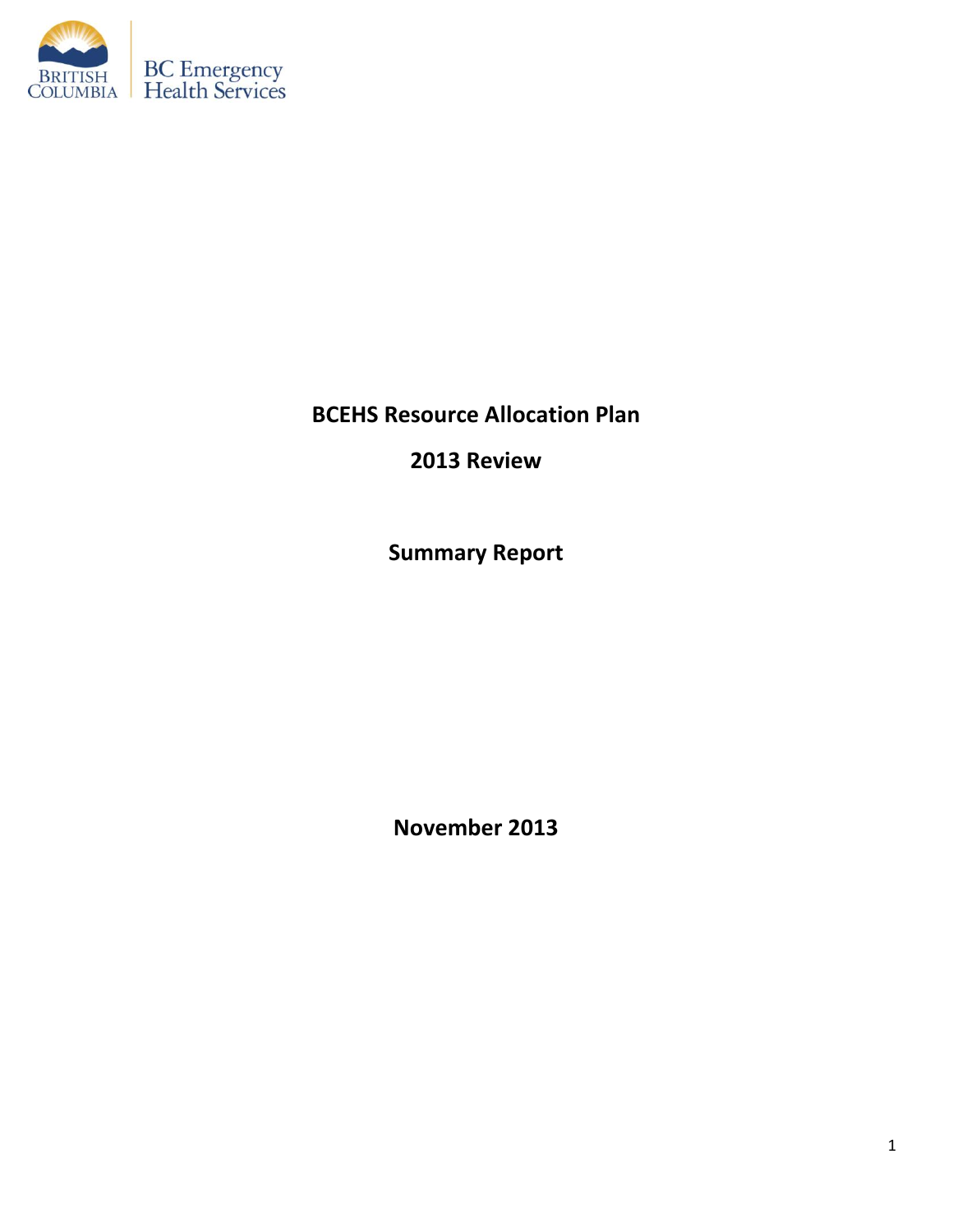## EXECUTIVE SUMMARY

As the legislated authority to provide emergency health services in British Columbia, BC Emergency Health Services (BCEHS) has a responsibility to use resources safely, efficiently and in the best interest of patient safety. In 2012/13, BCEHS undertook an evidence-based review of the Resource Allocation Plan (RAP). The RAP prescribes the qualification, mode and first responder attendance for a given 911 call.

Most emergency health services review their resource allocation on a regular basis in the interests of optimizing patient care and appropriate resource stewardship. BCEHS reviewed the RAP five times since 1997 to ensure the right resource, is sent to the right patient, in the right amount of time. Through regular review of the RAP, BCEHS improves the safety of patients, the public and paramedics, and uses resources responsibly.

Resource allocation benefits from several safety processes:

- When BCAS receives a 911 call, an emergency medical dispatcher enters information provided by the caller into a call assessment system called the Medical Priority Dispatch System (MPDS). This internationally-recognized call assessment system, used by over 2,300 emergency health dispatch systems worldwide, determines the nature of the complaint or event, the acuity of the issue and assigns a code for each call. Currently, BCAS adherence rate to MPDS is 95%, indicating nearly all calls are assessed and prioritized correctly.
- BCAS dispatchers maintain regular contact with the calling party and, when required, may upgrade a call depending on changes to patient condition. All dispatchers have immediate access to supervisors for assistance, if needed.
- Paramedics and first responders can request additional resources to a call.
- The RAP review analyzed clinical and operational data from over 630,000 calls and nearly 900 patient conditions to validate the clinical appropriateness of assigned resources.

The 2012/13 RAP review indicated fewer calls clinically require a lights and siren response or first responders. BCAS will continue to respond to every 911 call received, however the urgency of response and inclusion of first responders may be different than before. By applying the 2012 data to the approved changes, BCAS generally anticipates:

- 800,000 fewer kilometers driven using lights and siren by ambulances
- 11% increase in Basic Life Support calls
- 22% reduction in Highest Level Available calls
- 54% increase in COLD (no lights and siren) responses
- 29% reduction in HOT (lights and siren) responses
- 35% reduction in First Responder attendance for medical calls

Public and paramedic safety will be increased by reducing the number of calls driven unnecessarily at high-speeds with lights and siren on. Despite training, anytime an emergency vehicle responds with lights and siren there is a risk that they may get into an accident.

The 2012/13 RAP Review demonstrated a safe and evidence-informed approach to resource allocation. BCEHS will review the RAP on an annual basis.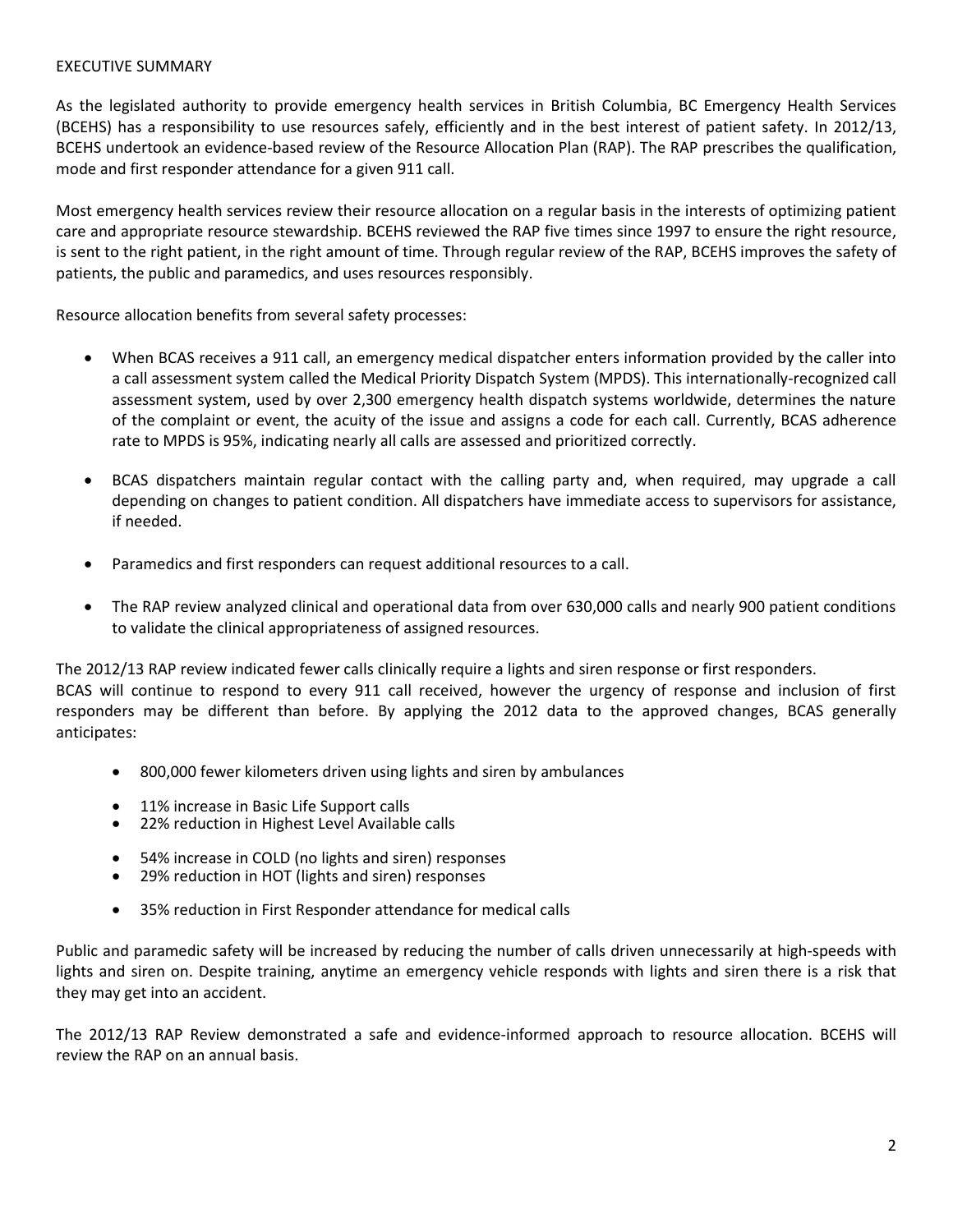## INTRODUCTION

The BCEHS Resource Allocation Plan (RAP) prescribes the qualification, mode and first responder attendance for a given Medical Priority Dispatch System (MPDS) code. BC Ambulance Service (BCAS) reviewed the RAP five times since its introduction to BCAS in 1997; the last review was in 2010. BCEHS Medical Programs, in collaboration with the Quality, Safety, Risk Management and Accredication (QSRMA) program, undertook the 2012/13 review of the RAP to ensure clincial and methodological rigour.

Past RAP reviews examined call volume and basic transport statistics but relied on paramedics and first responders to provide clinical judgement related to resource allocation without evidence to reference. Paramedics reported that they continued to respond to calls with lights and sirens to patients that were not acutely ill and municipalities expressed concern about the frequency of first responder use.

The methodology employed in this review, through the addition of clinical information, shifts from allocation based in opinion and conjecture to one informed by evidence. The methodology supports an efficient and reproducible review for continuous improvement of the RAP. The review demonstrates the benefit of evidence-informed decision making in the context of resource allocation and the positive impact it has on patient, public and provider safety.

This report provides a high-level summary of the review process and RAP as approved by BCEHS Medical Programs and BCAS Operations.

# SAFETY

The safety of patients, the public and providers is of the utmost importace to the successful implementation of any RAP. The implementation of the RAP incorporates several safety considerations:

- MPDS contains multiple contextualized safety prompts ensuring appropriate protocols are applied
- BCEHS policy and procedure support response escalation through a dispatch supervisor
- Phased implementation of changes
- Examination of raised concerns
- Interim validation of initial changes
- Incorporation of learnings into annual reviews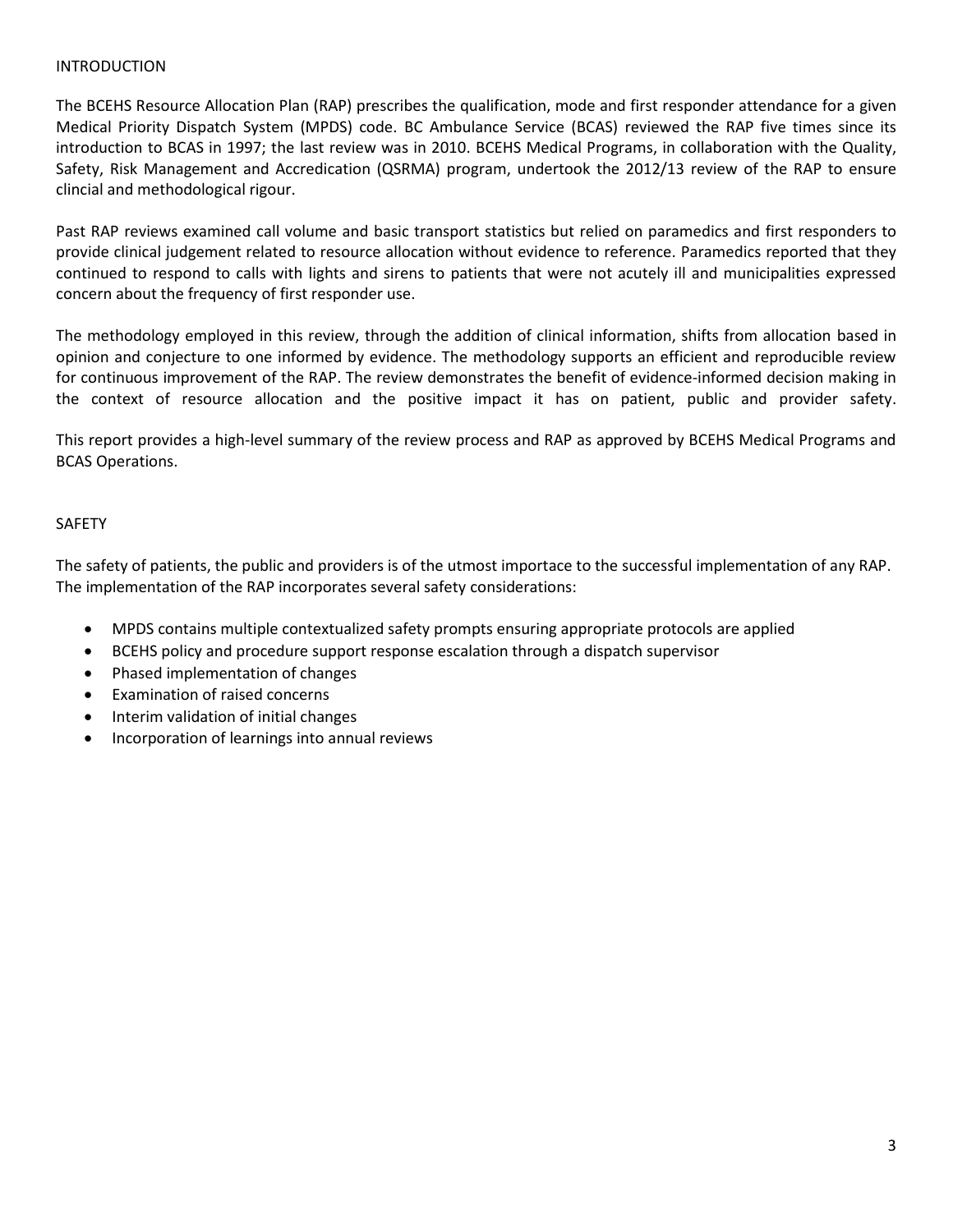## METHODOLOGY

The Resource Allocation Plan (RAP) review methodology is comprised of three distinct processes:

1. Derivation of a triage scale

The Australasian Triage Scale (ATS) is a valid and reliable emergency triage scale used to identify a patient's acuity based on clinical descriptors. The ATS is arranged by physiological domain, providing a comprehensive framework to ensure consideration of all patient types.

The RAP Working Group used Patient Care Report data elements, such as vital signs, neurological assessment, medication/procedure codes and provider impression to create algorithms by ATS physiological domain to identify the clinical acuity (ATS score). Patients were grouped by Medical Priority Dispatch System (MPDS) protocol. The most urgent clinical descriptor identified determined the final ATS category.

| <b>CATEGORY 1 - Cardiac Arrest</b>                                                |  |
|-----------------------------------------------------------------------------------|--|
| Vital signs: Pulse rate = $0$                                                     |  |
| <b>OR</b>                                                                         |  |
| Provider's impression: ("Cardiac arrest: treated" OR "Cardiac arrest: untreated") |  |
| <b>OR</b>                                                                         |  |
| Management: Med/Proced. ("CPR")                                                   |  |
|                                                                                   |  |

Partial algorithm for category 1 patients (cardiac domain)

The data represent all clinical and operational matched BCAS responses with scanned and keyed Patient Care Reports for adult patients between January 1, 2011 and December 31, 2012.

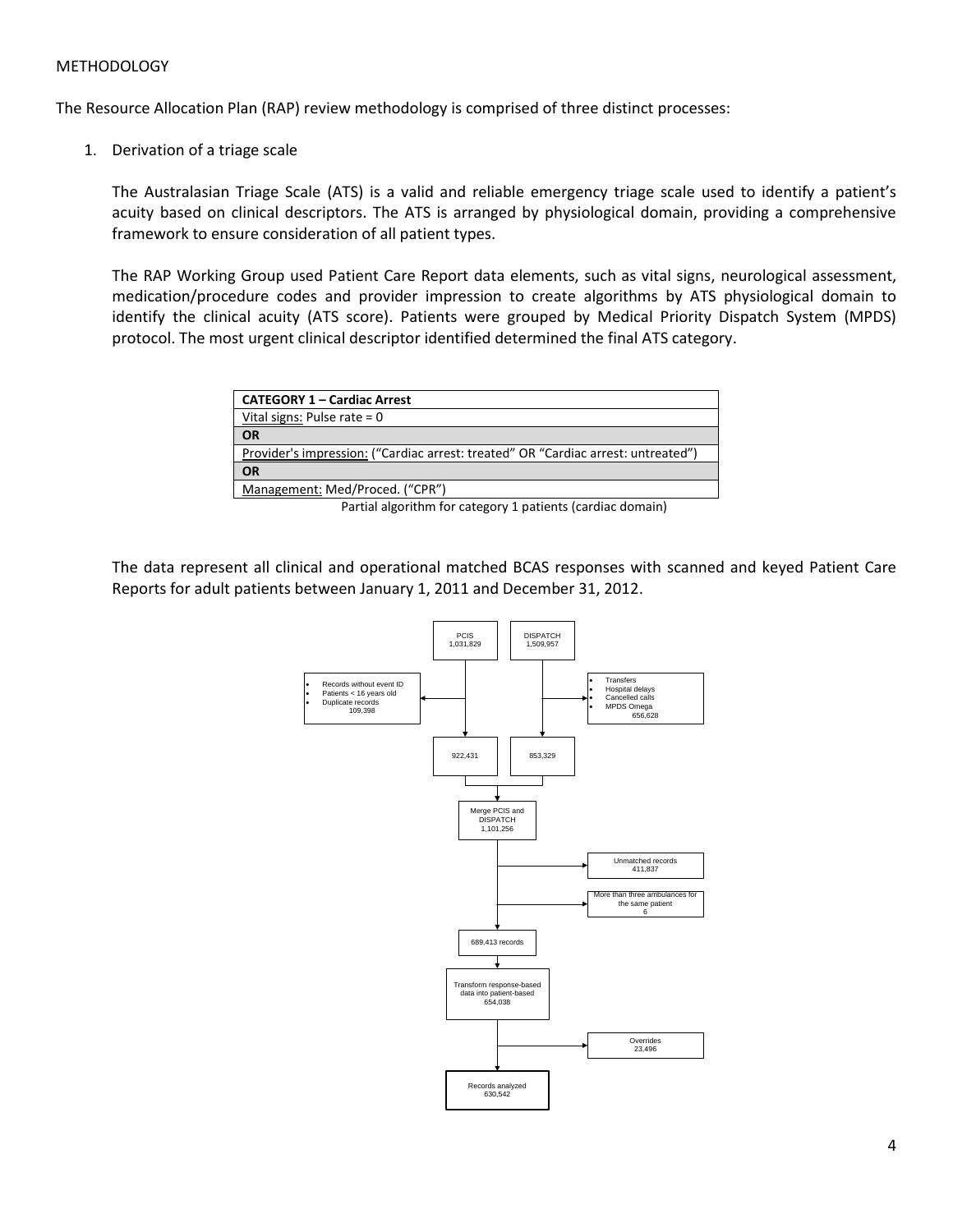### 2. Indicator development

The RAP Working Group, comprised of physicians, paramedics, dispatchers and first responders, determined the most useful available information to inform decisions. They reviewed each MPDS protocol/determinant/subdeterminant with a descriptive information sheet. Indicators included call volume, completeness of clinical information, ATS triage categorization and cardiac arrest incidence. MPDS compliance per protocol was reviewed on a representative sample basis to inform decision making.

| Description           | Back Pain - NON-TRAUMATIC back pain |  |
|-----------------------|-------------------------------------|--|
| Frequency             | 9669                                |  |
| Proportion (%)        | 1.53                                |  |
| Vitals completed (#)  | 7217                                |  |
| Vitals completed (%)  | 74.6                                |  |
| Overall transport (#) | 9242                                |  |
| Overall transport (%) | 95.6                                |  |
| ALS transport (#)     | 56                                  |  |
| ALS transport (%)     | 0.6                                 |  |
| ATS1 $($ # $)$        | 38                                  |  |
| ATS1(%)               | 0.4                                 |  |
| ATS2 $($ #)           | 143                                 |  |
| ATS2 (%)              | 1.5                                 |  |
| ATS3 $(*)$            | 3494                                |  |
| ATS3(%)               | 36.1                                |  |
| ATS4 $(\#)$           | 489                                 |  |
| ATS4(%)               | 5.1                                 |  |
| ATS5 $($ #)           | 189                                 |  |
| ATS5 $(\%)$           | 2.0                                 |  |
| ATS NC $($ #)         | 5316                                |  |
| ATS NC (%)            | 55.0                                |  |
| ATS accuracy $(\#)$   | 189                                 |  |
| ATS accuracy (%)      | 2.0                                 |  |
| Cardiac arrest (#)    | 3                                   |  |
| Cardiac arrest (%)    | 0.0                                 |  |

#### **Descriptive Statistics by MPDS**

 $mpds = 05A01$ 

Information sheet for non-traumatic back pain (MPDS protocol 05-A-01)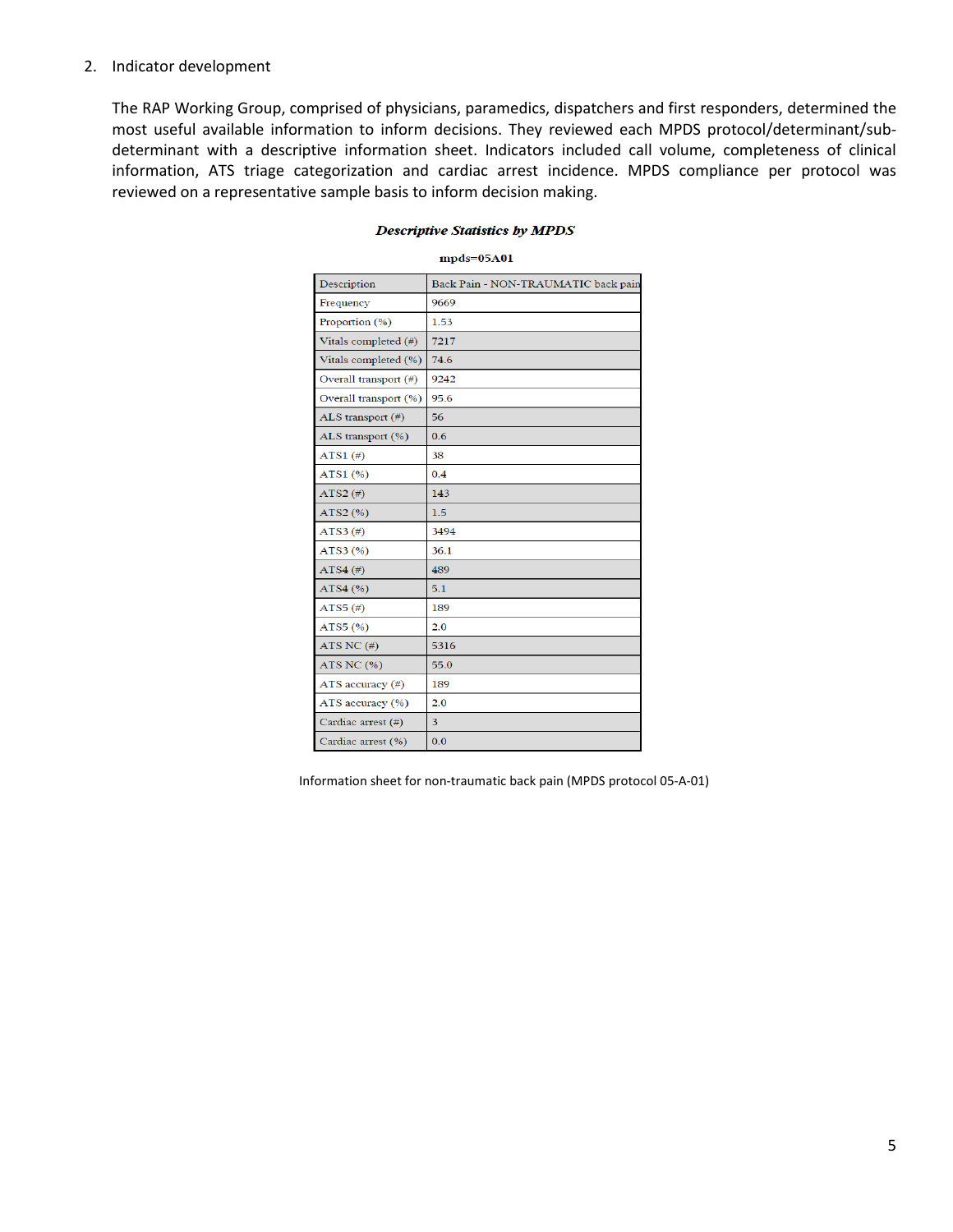### 3. Modified Delphi method

The RAP Working Group anonymously voted each element of RAP (qualification, response, first responder response) using an iterative method to ensure dissent was addressed with discussion focusing on the data and re-voted. Elements which did not reach consensus after three votes defaulted to the 2011 RAP elements. Working Group recommendations and defaults were forwarded to a final adjudication panel consisting of senior medical and operational leadership.

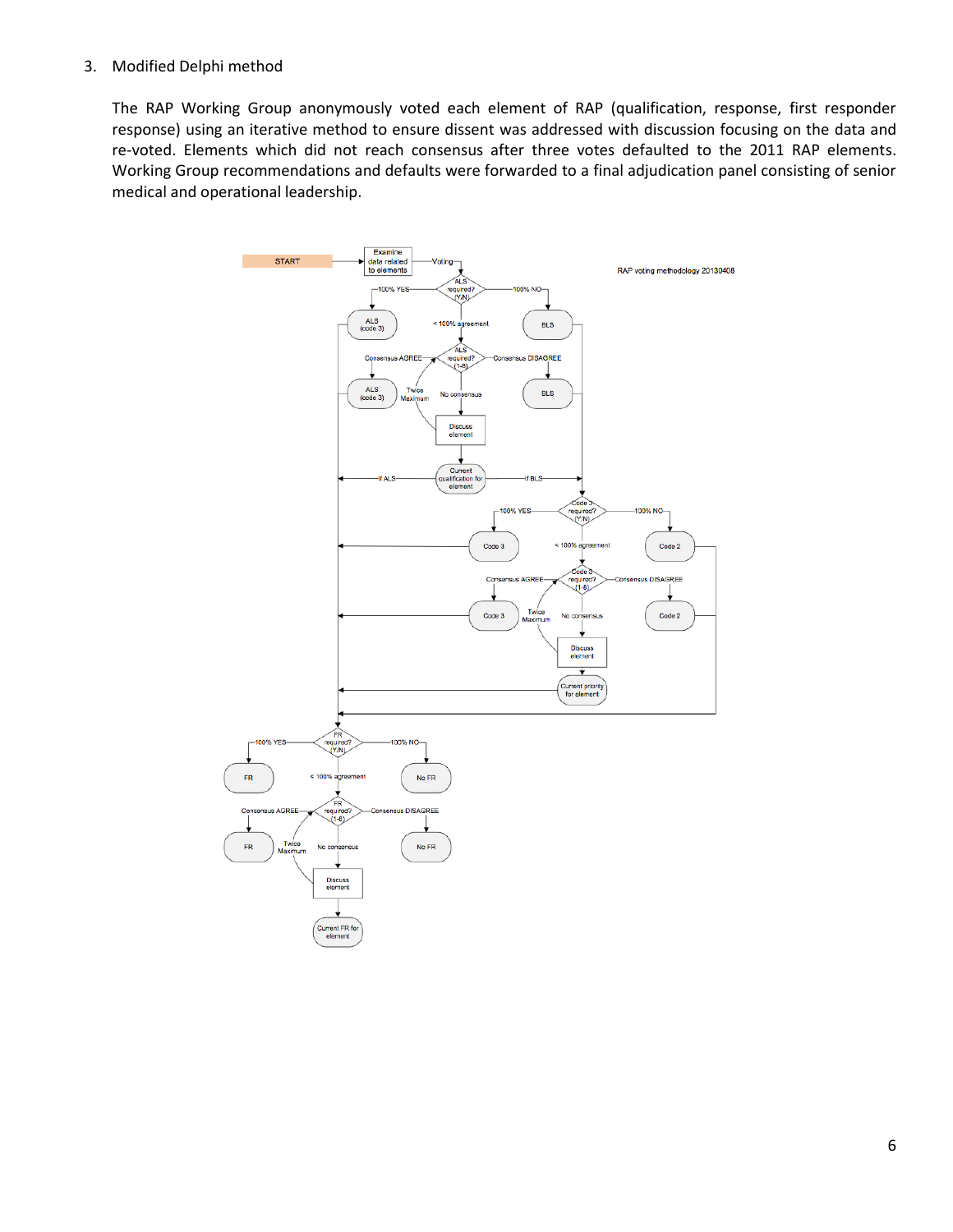# RESULTS

The 2012/13 RAP review indicated fewer calls clinically require a lights and sirens response or first responders. By applying the 2012 data to the approved changes, BCAS generally anticipates:

- 800,000 fewer kilometers driven using lights and siren by ambulances
- 11% increase in Basic Life Support calls
- 22% reduction in Highest Level Available calls
- 54% increase in COLD (no lights and siren) responses
- 29% reduction in HOT (lights and siren) responses
- 35% reduction in First Responder attendance for medical calls

# DISCUSSION

The 2012/13 RAP review demonstrated the importance of clinical information, in addition to transport statistics, to sustainable RAP reviews. The review design enabled reproducible data merging, transformation and analysis for frequent and consistent reviews.

Several limitations were evident during the review. Data quality is a challenge in many healthcare service delivery organizations. To mitigate this impact, indicators included measures associated with the robustness of clinical information per MPDS protocol. The National Academies updated MPDS protocols during the review process. The working group conservatively mapped new protocols to similar existing protocols to ensure consistent evaluation across MPDS versions. Finally, broader representation would better inform the review process.

The working group and other providers put forward considerations for future reviews:

- Examine the possibility of resource allocation based on measures such as geography, population density, available services and incidence of other diseases
- Examine the possibility to include the scope of practice differences within Primary Care Paramedics and First Responders
- Examine the possibility of advanced statistical techniques such as inter-rater reliability, multiple imputation and receiver operating characteristic analysis